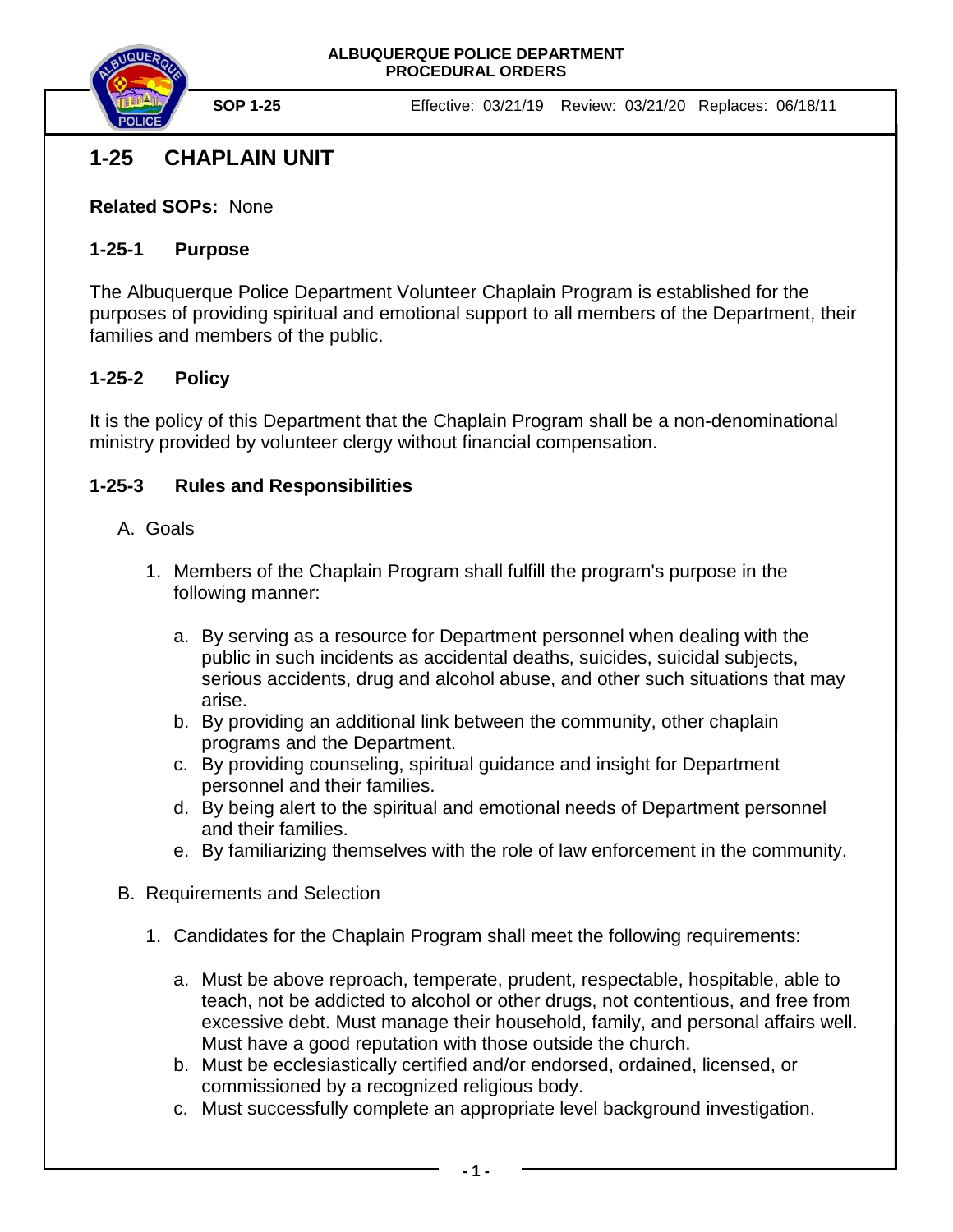#### **ALBUQUERQUE POLICE DEPARTMENT PROCEDURAL ORDERS**



**SOP 1-25** Effective: 03/21/19 Review: 03/21/20 Replaces: 06/18/11

- d. Must have at least 2 years of successful ministry experience within a recognized ministry, church or religious denomination.
- e. Must possess a valid New Mexico Driver's License and obtain a City of Albuquerque Driver's Permit within 2 months of appointment.
- 2. Chaplain candidates are encouraged to participate in the ride-along program before and during the selection process.
- 3. Chaplain candidates shall successfully complete the following process prior to deployment as a chaplain:
	- a. Appropriate written application.
	- b. Minimum two years of pastoral experience.
	- c. Actively engaged in pastoral care.
	- d. Recommendation from their church elders, board, or council.
	- e. Resident of New Mexico for a minimum of one year.
	- f. Never convicted of a felony.
	- g. Completion of a background check by the Department.
	- h. Approval by the Chaplain Advisory Board pursuant to the Chaplain operational manual.
	- i. Complete an appropriate probationary period as designated by the Head Chaplain.
- C. Duties and Responsibilities
	- 1. The duties of a chaplain include, but are not limited to the following:
		- a. Assisting in making notification to and supporting families of Department members who have been seriously injured or killed.
		- b. Assisting officers by making death notifications or other such notifications as requested.
		- c. Attending and participating, when requested, in funerals of active or retired members of the Department.
		- d. Responding to natural and accidental deaths, suicides, and any other incident that in the judgment of the on-duty supervisor aids in accomplishing the Department's mission.
		- e. Being on-call to respond to requests made by the Communications supervisors or dispatchers.
		- f. Counseling officers and other personnel with personal problems, when requested.
		- g. Attending Department and academy graduations, ceremonies and social events and offering invocations and benedictions, as requested.
		- h. Providing liaison with various religious leaders of the community.
		- i. Participating in in-service training classes.
		- j. Promptly facilitating requests for representatives or ministers of various denominations.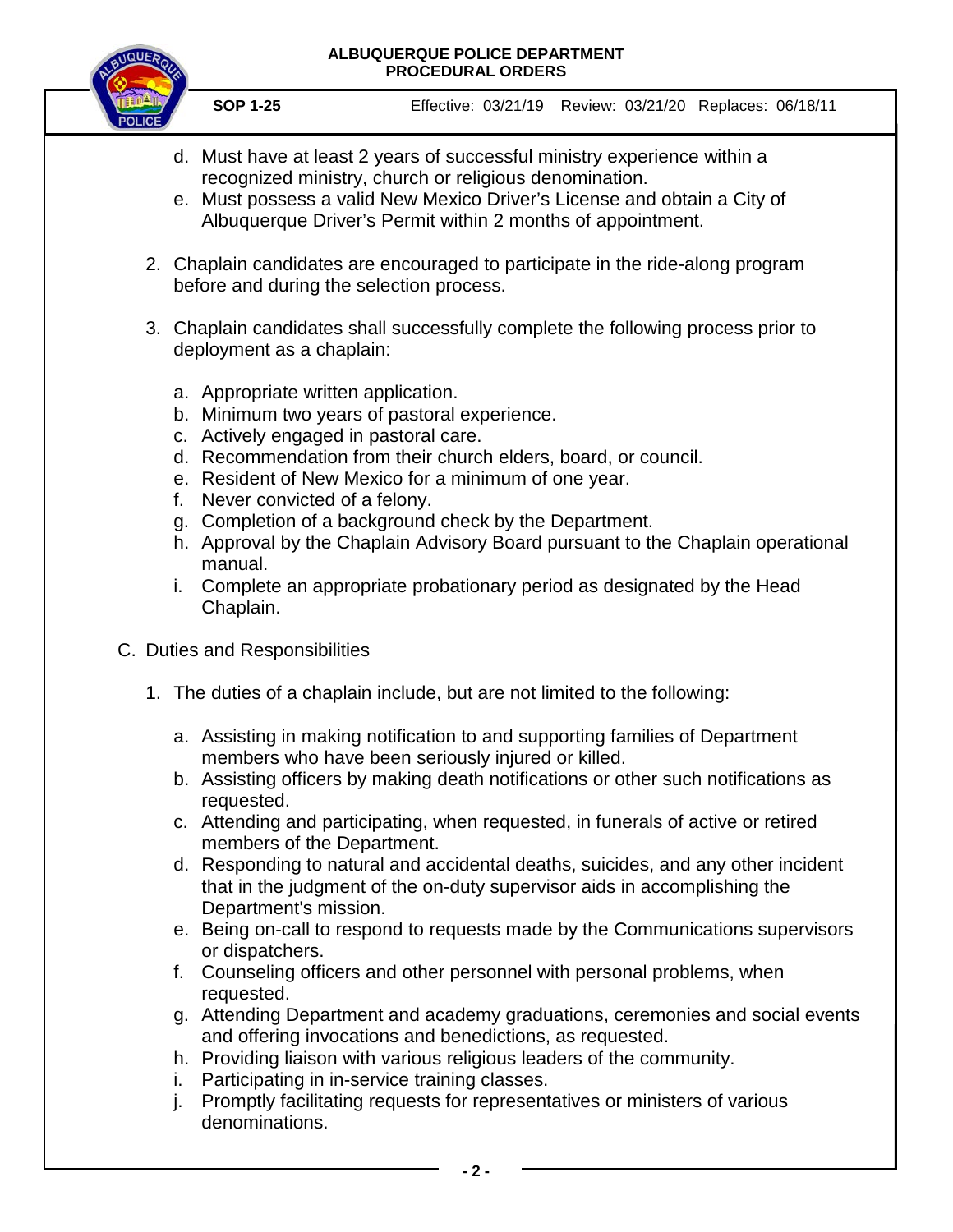#### **ALBUQUERQUE POLICE DEPARTMENT PROCEDURAL ORDERS**



**SOP 1-25** Effective: 03/21/19 Review: 03/21/20 Replaces: 06/18/11

- k. Making referrals in cases where specialized attention is needed or in cases that are beyond the chaplain's ability to assist.
- l. Chaplains will be scheduled to be on-call for a period of 24 hours.
- m. Generally, each chaplain will serve with the Albuquerque Police Department personnel a minimum of 8 hours per month.
- n. At the end of each watch the chaplain will complete a Chaplain Shift Report and submit it to the Head Chaplain.
- o. Chaplains shall be permitted to complete ride-alongs with officers during any shift and observe Albuquerque Police Department operations, after receiving authorization from the shift supervisor.
- p. In responding to incidents, a chaplain shall never function as an officer.
- q. Chaplains shall serve only within the jurisdiction of the Albuquerque Police Department unless otherwise authorized by the Chief of Police or his designee.
- 2. Chaplains may not proselytize or attempt to recruit members of the Department or the public into a religious affiliation while on-duty unless the receiving person has solicited spiritual guidance or teaching. If there is any question as to the receiving person's intent, chaplains should verify that the person is desirous of spiritual counseling or guidance before engaging in such discussion.
- 3. Chaplains may not accept gratuities for any service or follow-up contacts that were provided while functioning as a chaplain for the Albuquerque Police Department.
- 4. Department chaplains shall be familiar with state evidentiary laws and rules pertaining to the limits of the clergy-penitent privilege and shall inform Department members when it appears reasonably likely that a member is discussing matters that are not subject to the clergy-penitent privilege. In such cases, the chaplain should consider referring the member to a non-Department counseling resource.
- 5. No chaplain shall provide counsel to or receive confidential communications from any Albuquerque Police Department employee concerning an incident personally witnessed by the chaplain or concerning an incident involving the chaplain.
- 6. No chaplain shall provide anyone outside the Albuquerque Police Department with personal telephone numbers or contact information of officers, staff members, or volunteers. All requests for such information should be directed to an area command or office where such an individual is assigned.

# D. Training

- 1. Chaplains will complete 35 hours of training each year.
- 2. The training may include, but is not limited to the following topics: stress management, death notifications, post-traumatic stress syndrome, burnout for officers and chaplains, legal liability, confidentiality, ethics, responding to crisis situations, the law enforcement family, substance abuse, suicide, officer injury or death, sensitivity and diversity, as approved by the Head Chaplain.